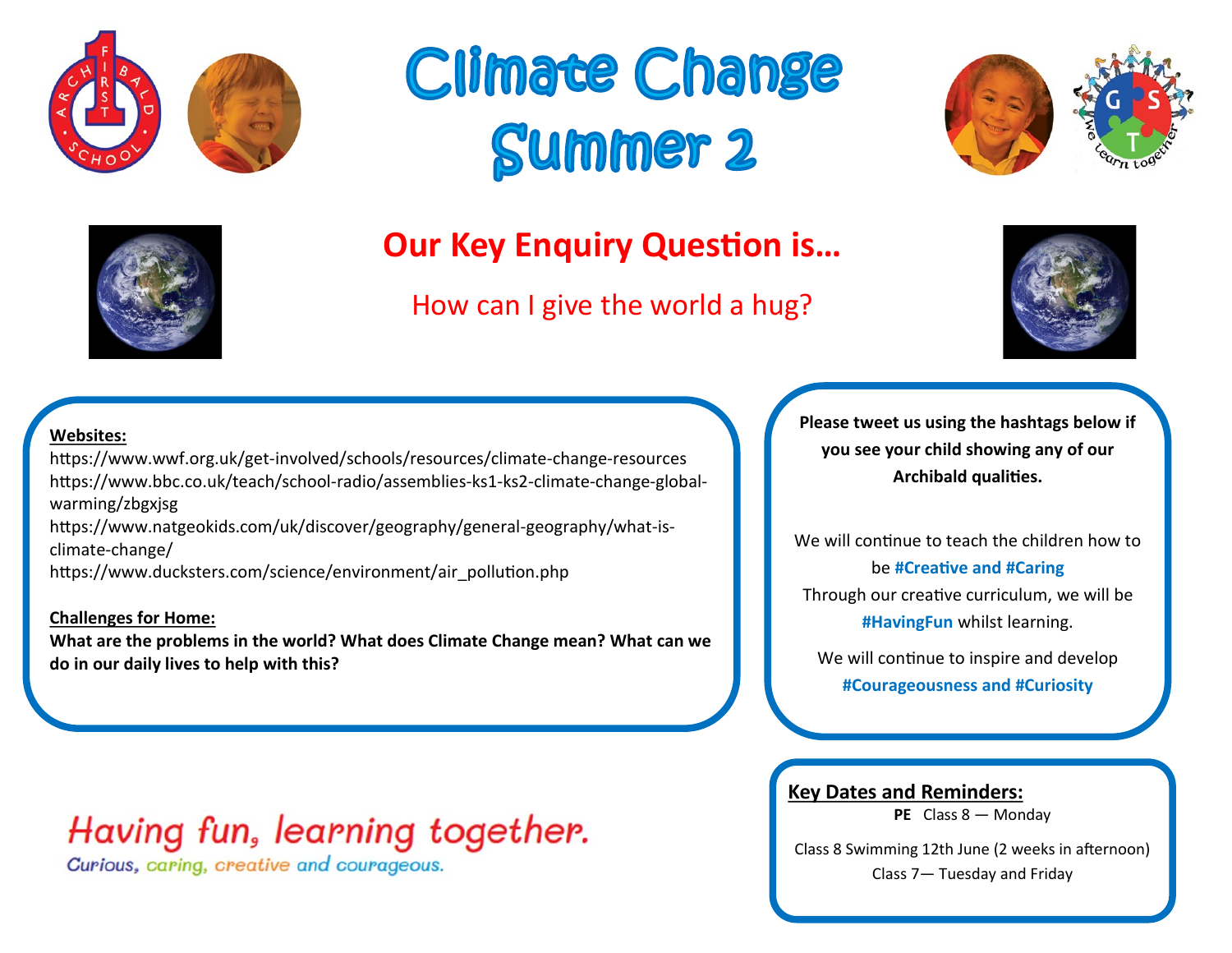#### **Literacy**

We will begin this half term by taking parts in Arts Week and focusing on Drama. Following this, we will be looking at the story 'Greta and The Giants' for part of our eco week in school. Children will be relating this story to their understanding of change in our local area. We will investigate the story Katie and The British Artist, exploring the use of prepositions and how fronted adverbials can be used in a range of ways. Following this, we will be stepping in the footsteps of Mary Poppins, looking at the language used and following the creative twists in the story. Children will begin to write their own adventure story as if they have stepped into the picture like Mary Poppins. Next, we will Look at mystery and suspense stories and begin to create our own characters to match different plots. Weekly spelling, punctuation and grammar sessions will continue.

#### **Numeracy**

At the start of the term, children will be consolidating work on fractions. Please keep learning them and practising on TT Rockstar. At the start of the term, children will begin to tell time to the nearest 5 minute and minute intervals. Next, children will learn to read clocks to the nearest minute as well as reading clocks with Roman Numerals. There will also be a focus on measurements involving length/height, mass/weight and volume/capacity. A wide range of measurements will be taken and recorded accurately. Problems involving adding and subtracting measurements will also be completed. Please keep learning your times tables and practising on TT Rockstar.

#### **PE** *Having fun, keeping healthy and learning new skills...*

Both classes will be participating in a range of cricket activities to develop their striking and fielding skills. Children in Class 8 will be going swimming for two weeks every afternoon. Class 7 in this time will continue with their cricket sessions.

#### **PSHE**

Our work this half term will be based around the following key questions:

- What are my talents?
- Why are safety rules important?

**RE** *Contents and Significance of the bible/ Religions in our area* Children will consolidate our work looking at the Bible and the Old and New Testament, as well as some of the known characters from the bible and the different types of writing. Following this we will be looking at religions in our local environment.

**Music—***listening, appreciating, interpreting, playing, developing...* The Children will be performing for you in the first week back on Thursday 9th June. Following this, we will be listening to a range of composers and completing drawings to reflect the music pitch and rhythm.

#### **Computing**

Children will use Microsoft Publisher to develop their typing and editing skills as they create their very own newspaper report. Children will learn how to add text boxes, insert/crop images and change the font and size of their writing depending on where it goes in their newspaper report. They will also be able to insert inverted commas into their reports.

# Having fun, learning together.

Curious, caring, creative and courageous.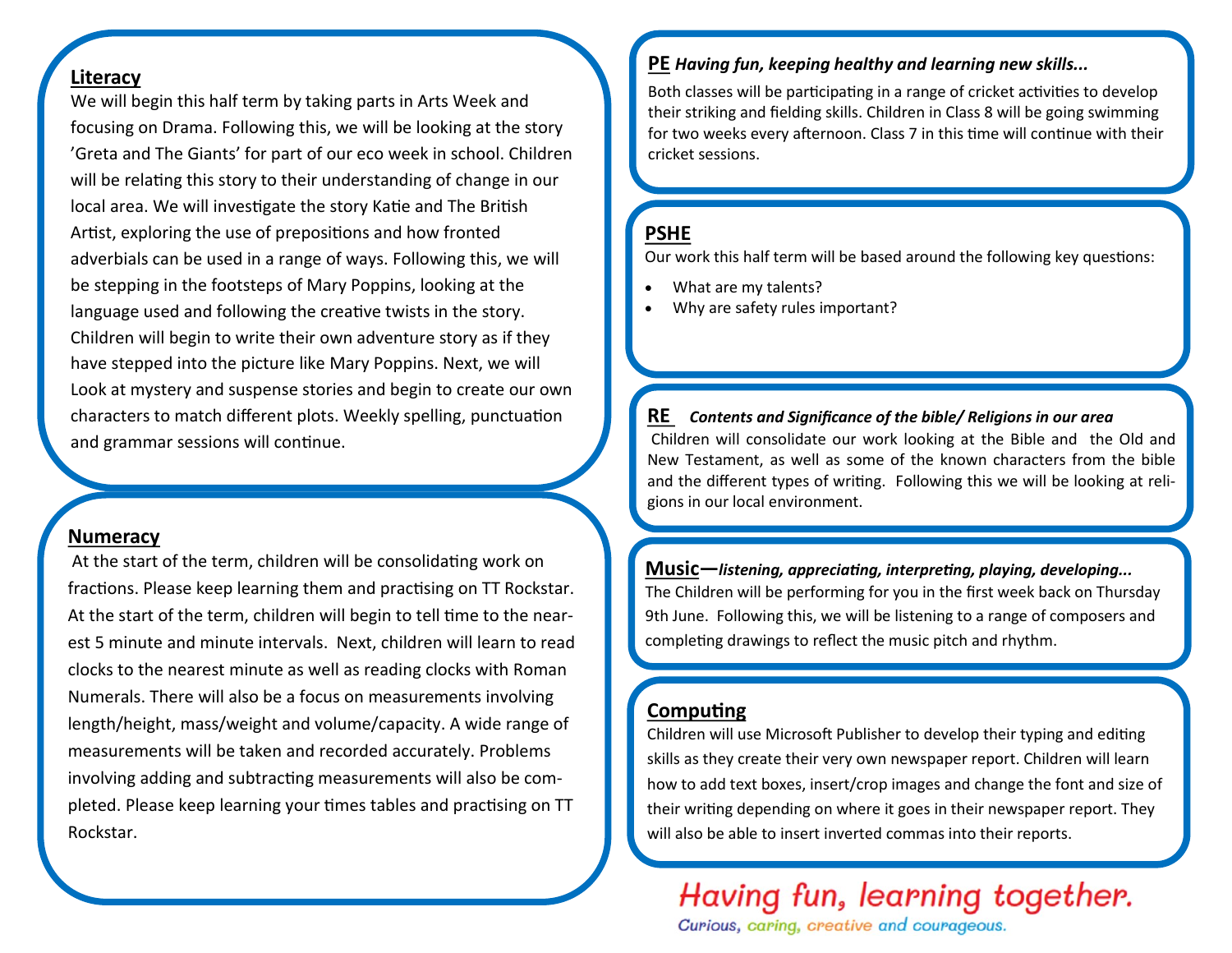#### **Science**

*The key enquiry questions will be explored through the following activities.*

Children will continue to learn about plants. For example, all about their life cycle and key terms such as seed dispersal and germination.

There will then be a focus on light and shadows. Children will understand that shadows are formed when the light from a light source is blocked by a solid object. Pupils will learn that light is needed in order to see things and carry out investigations to show that dark is the absence of light.

We will also learn that light from the sun can be dangerous and that there are ways to protect the eyes. Children will enjoy carrying out pattern seeking and observation over time experiments linked to the way that the size of shadows change.



#### **Geography**

#### *The key enquiry questions will be explored through the following activities.*

This term we are becoming young leaders so that we can make a positive change to Gosforth. We will be walking in our local area and looking at the physical and human features in Gosforth to help us. Following this walk, children will sketch maps of their local area identifying features and adding these to their maps as well as using four figure grid references. Children will be starting to think in more detail about the exact ways they could make a difference to our local area. We look forward to sharing these ideas with you as they progress.

We will be investigating Climate Change and the ways in which we can help to make a difference. Our Inspiration and knowledge will come from Greta Thunberg. We will use our young leader skills to make a change ourselves!

*Chronology, Cause and Consequence, Historical Significance, Continuity and Change*

#### *Scientific Enquiry Types*

*Observation over time, Identifying and Classifying, Researching, Fair Testing Pattern seeking*

#### **Art/Design Technology**

This half term we will be learning about a local artists called 'John Coatsworth' and his style which is called the curvation technique. In DT, we are going to be looking at structures and how to strengthen materials, using known 3D net shapes. Please start to collect toilet rolls to help with our structures.